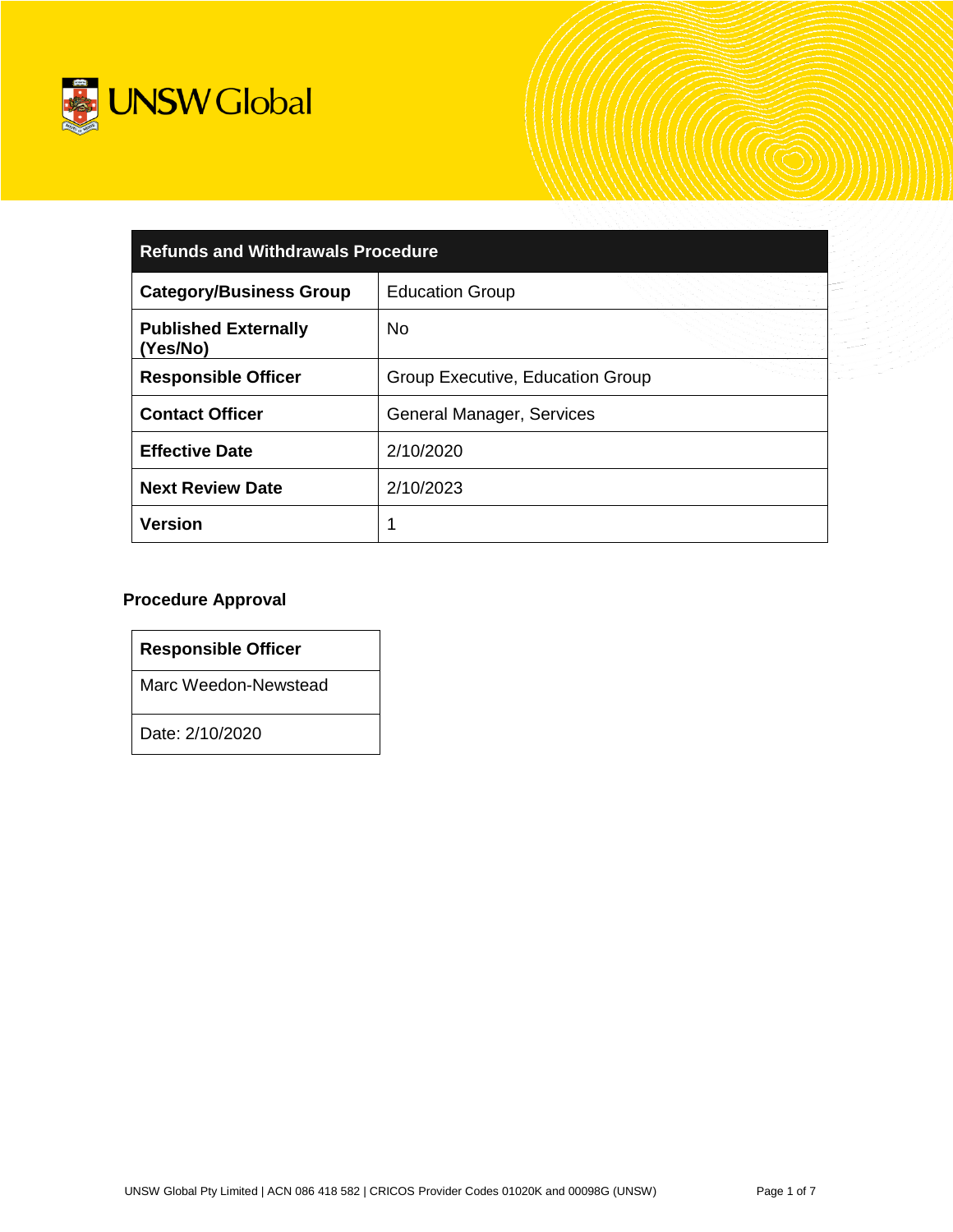

### **1 Purpose**

The purpose of the procedure is to:

- (a) underpin and support the Refund and Fees Policy;
- (b) ensure a consistent organisational approach to student withdrawal and refund requests;
- (c) comply with the ESOS Act, sections 19, 47D and 47H.

### **2 Scope**

This procedure applies to UNSW Global, its employees and contractors. In relation to Diploma programs, please refer to UNSW Sydney's policy framework and any associated local processes.

### **3 Definitions**

All capitalised terms used in this Procedure shall have the meaning attributed to them in the Refund and Fees Policy.

### **4 Procedure Detail**

The UNSW Global staff must promptly and effectively process withdrawal and/or refund requests in accordance with this procedure. If at any time you are unsure of your responsibilities get in touch with the Manager, Admissions and Enrolment for guidance.

### **4.1 Withdrawal and Refund Process**

See table on the following page.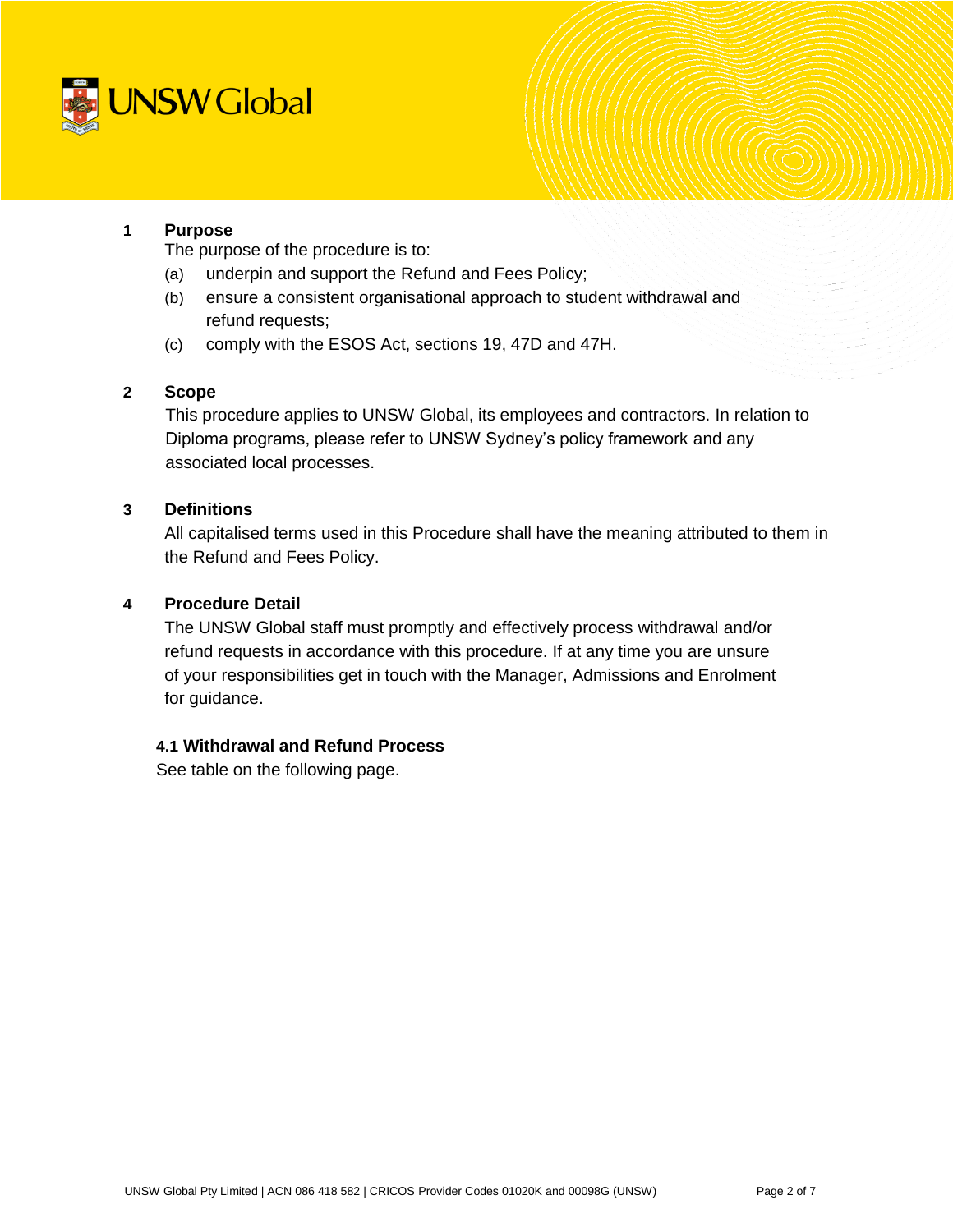

| <b>Step 1: Receipt of Withdrawal and Refund Forms</b> |                                                    |                                                                                                                                                                                                                                                                                          |
|-------------------------------------------------------|----------------------------------------------------|------------------------------------------------------------------------------------------------------------------------------------------------------------------------------------------------------------------------------------------------------------------------------------------|
| <b>Staff</b>                                          | <b>Task</b>                                        | <b>Responsibilities</b>                                                                                                                                                                                                                                                                  |
| Customer<br>Service Staff                             | Receiving<br>Withdrawal<br><b>Application Form</b> | Monitor the Customer Services email inbox and<br>$\bullet$<br>deal with all Withdrawal and Refund Forms as<br>follows. If the form is incomplete or the student<br>has questions, deal with these matters via<br>email.                                                                  |
|                                                       |                                                    | Accept all Withdrawal and Refund Forms<br>received by students at the front counter as<br>follows.                                                                                                                                                                                       |
|                                                       |                                                    | Examine the form, make sure all required<br>$\bullet$<br>information and supporting documents are<br>provided, for example, signature of student,<br>signature of guardian (if applicable), air ticket if<br>the student claims that he/she is returning<br>home, account details, etc.; |
|                                                       |                                                    | For withdrawal requests, remind the student<br>$\bullet$<br>that they are required to continue attending<br>scheduled classes until the withdrawal is<br>approved;                                                                                                                       |
|                                                       |                                                    | Refer the student to the Refunds and Fees<br>$\bullet$<br>Policy or Letter of Offer if there are questions<br>regarding the conditions for refund;                                                                                                                                       |
|                                                       |                                                    | Make an appointment with a Student Adviser,<br>$\bullet$<br>when the student:                                                                                                                                                                                                            |
|                                                       |                                                    | is under 18, or<br>$\bullet$                                                                                                                                                                                                                                                             |
|                                                       |                                                    | has a GPA 5.0 or over, or<br>$\bullet$                                                                                                                                                                                                                                                   |
|                                                       |                                                    | is unhappy with the course enrolled, or<br>$\bullet$                                                                                                                                                                                                                                     |
|                                                       |                                                    | has compelling or<br>compassionate circumstances,<br>and                                                                                                                                                                                                                                 |
|                                                       |                                                    | make an appointment with an Admissions &<br>Enrolment Officer for all other students, with all<br>appointments to be scheduled within the 5<br>business days.                                                                                                                            |
|                                                       |                                                    | Sign and date the form;                                                                                                                                                                                                                                                                  |
|                                                       |                                                    | Create a note of "withdrawal application<br>$\bullet$<br>received" under "Contact Management" on<br>SAM;                                                                                                                                                                                 |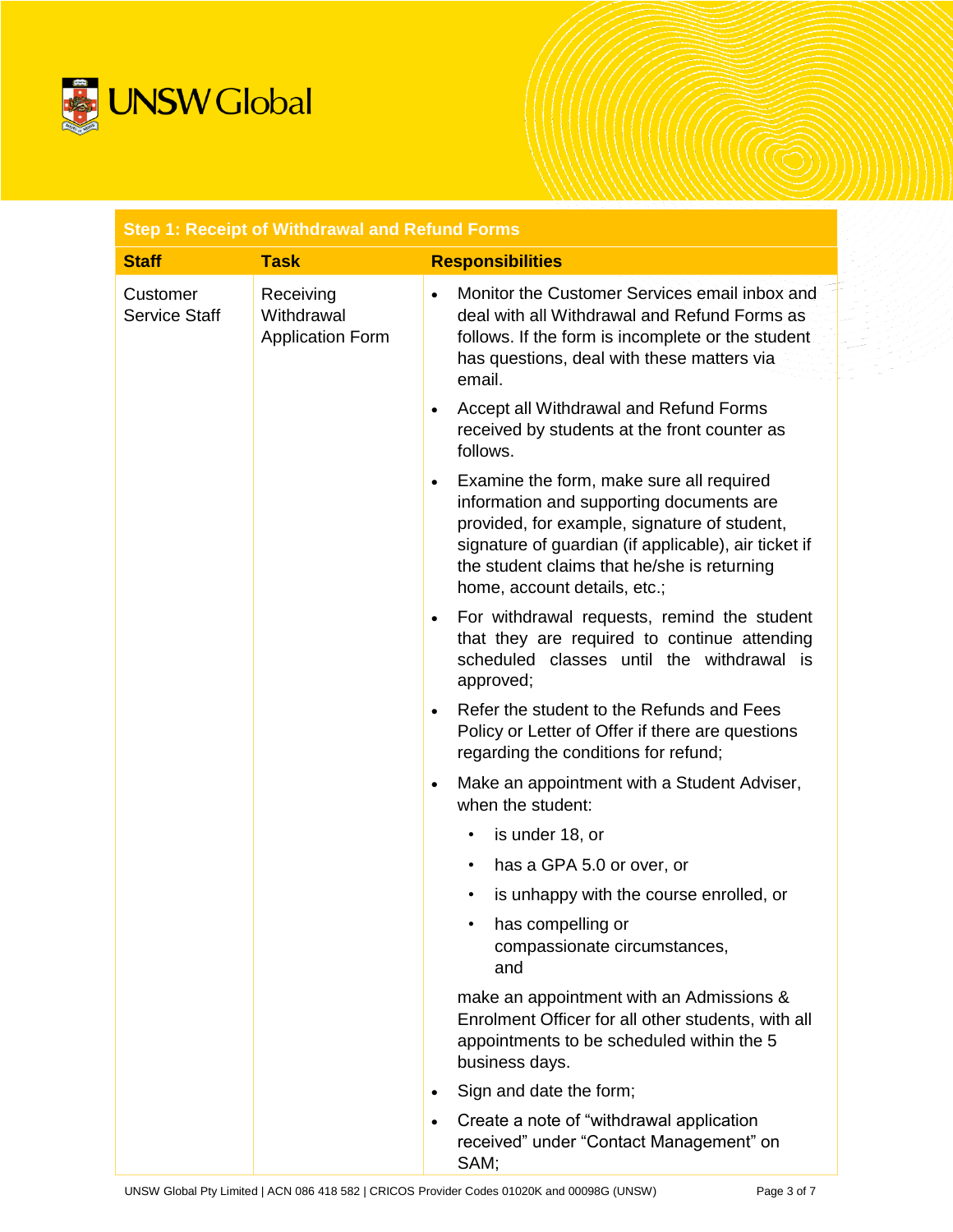

| Drop the completed form in 'Student Admin'<br>$\bullet$<br>tray at the counter. |
|---------------------------------------------------------------------------------|
| Continued on the next page                                                      |
|                                                                                 |
|                                                                                 |
|                                                                                 |
|                                                                                 |
|                                                                                 |
|                                                                                 |
|                                                                                 |
|                                                                                 |

| Step 2: Student counselling/advice session |                                                 |                                                                                                                                                                                                         |
|--------------------------------------------|-------------------------------------------------|---------------------------------------------------------------------------------------------------------------------------------------------------------------------------------------------------------|
| <b>Staff</b>                               | <b>Task</b>                                     | <b>Responsibilities</b>                                                                                                                                                                                 |
| Student Adviser                            | Assist students on<br>the withdrawal<br>process | Explain the implication of a withdrawal, for<br>$\bullet$<br>example, possible loss of money, possible<br>visa cancellation.                                                                            |
|                                            |                                                 | Advise on who is the appropriate person to<br>$\bullet$<br>contact if additional information from a<br>difference department is required.                                                               |
|                                            |                                                 | Once it is determined that the student will<br>$\bullet$<br>proceed with a withdrawal and (potentially) a<br>request for a refund, forward the form to an<br>Admissions & Enrolment Officer to process. |

| Step 3: Initial processing of all withdrawal and refund requests |                                                                           |                                                                                                                                                                                                                                                         |  |
|------------------------------------------------------------------|---------------------------------------------------------------------------|---------------------------------------------------------------------------------------------------------------------------------------------------------------------------------------------------------------------------------------------------------|--|
| <b>Staff</b>                                                     | <b>Task</b>                                                               | <b>Responsibilities</b>                                                                                                                                                                                                                                 |  |
| Admission &<br>Enrolment<br>Officer                              | Meet with students<br>and process the<br>withdrawal and<br>refund request | Monitor the 'Student Admin' tray and inbox to<br>$\bullet$<br>ensure all withdrawal and refund requests<br>received have a scheduled appointment. If a<br>form is missing required information, follow-up<br>with Customer Services or Student Adviser. |  |
|                                                                  |                                                                           | Create a note of "withdrawal application"<br>$\bullet$<br>received" under "Contact Management                                                                                                                                                           |  |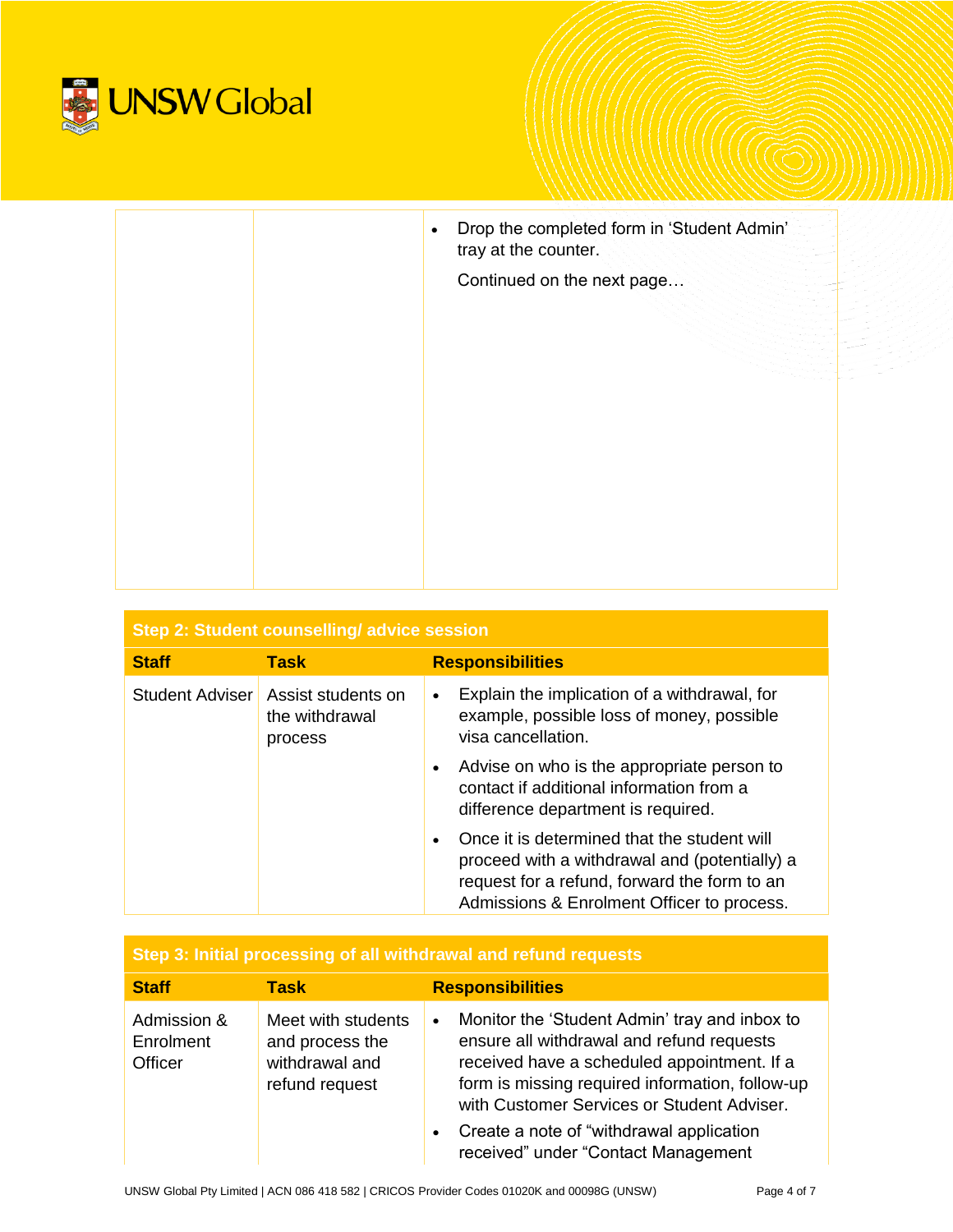

|           | Go through the withdrawal and refund form<br>with the student to ensure that all information is<br>there and that the student understands the<br>process.                                                                                                                                                                                                                                                                        |
|-----------|----------------------------------------------------------------------------------------------------------------------------------------------------------------------------------------------------------------------------------------------------------------------------------------------------------------------------------------------------------------------------------------------------------------------------------|
| $\bullet$ | All requests should be processed within 2<br>business days of the appointment with the<br>student:                                                                                                                                                                                                                                                                                                                               |
|           | If the student is:                                                                                                                                                                                                                                                                                                                                                                                                               |
|           | $(a)$ is under 18, or                                                                                                                                                                                                                                                                                                                                                                                                            |
|           | (b) has a GPA 5.0 or over, or<br>(c) is unhappy with the course enrolled,<br>ensure that student has already spoken to a<br>Student Adviser and the form has been signed<br>by the nominated guardian;                                                                                                                                                                                                                           |
| $\bullet$ | If the student has submitted a 'compelling and<br>compassionate circumstances' request with<br>their withdrawal and refund form, forward this<br>request to the appropriate decision maker in<br>accordance with the Compelling and<br>Compassionate Circumstances Policy, and<br>follow-up with this decision maker so that their<br>decision/response can be attached to the<br>completed form before submitting for approval; |
| $\bullet$ | If the student is a sponsored student, check<br>with the sponsor if the withdrawal is approved;                                                                                                                                                                                                                                                                                                                                  |
| $\bullet$ | If a release letter is required, please refer to<br>the                                                                                                                                                                                                                                                                                                                                                                          |
|           | <b>Transfer Between Providers Policy;</b>                                                                                                                                                                                                                                                                                                                                                                                        |
| $\bullet$ | Calculate refund in accordance with the<br>Refunds and Fees Policy and forward the<br>completed form to the Manager, Admissions<br>and Enrolment for approval.                                                                                                                                                                                                                                                                   |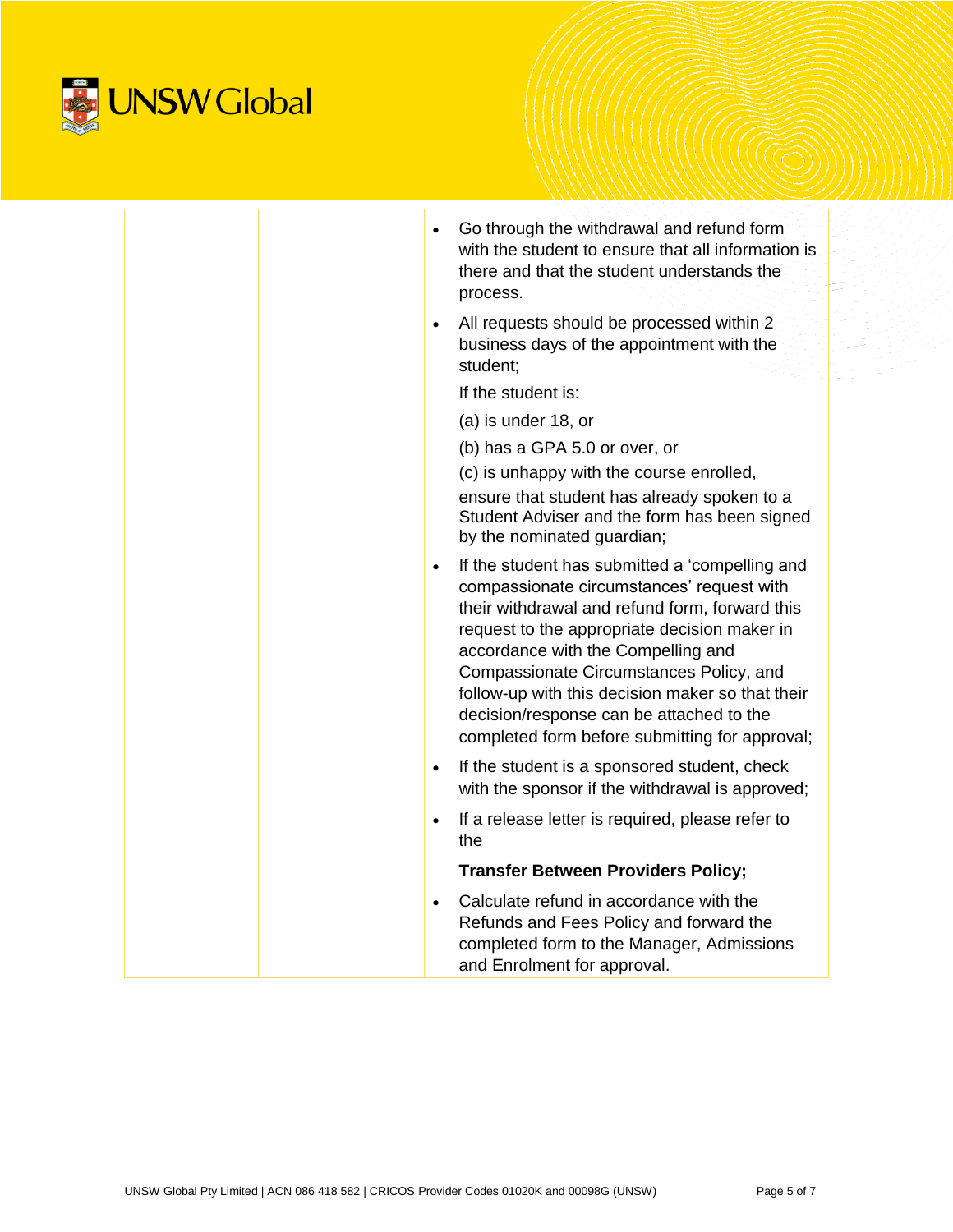

| Step 4: Approval of withdrawal and refund requests |                                                  |                                                                                                                                 |
|----------------------------------------------------|--------------------------------------------------|---------------------------------------------------------------------------------------------------------------------------------|
| <b>Staff</b>                                       | Task                                             | <b>Responsibilities</b>                                                                                                         |
| Manager,<br>Admissions and<br>Enrolment            | Approve the refund<br>request (if<br>applicable) | Check the amount of the refund and that<br>$\bullet$<br>the form is complete and has all necessary<br>supporting documentation; |
|                                                    |                                                  | If you approve the requested refund, sign and<br>$\bullet$<br>date the refund form.                                             |

| Step 5: Finalisation of withdrawal and refund request |                                                               |                                                                                                                                                                                                          |  |
|-------------------------------------------------------|---------------------------------------------------------------|----------------------------------------------------------------------------------------------------------------------------------------------------------------------------------------------------------|--|
| <b>Staff</b>                                          | Task                                                          | <b>Responsibilities</b>                                                                                                                                                                                  |  |
| Admissions &<br>Enrolment<br>Officer                  | Process the<br>withdrawal and<br>refund request<br>(continue) | Once you receive the approved form from the<br>$\bullet$<br>Manager, Admissions and Enrolment update<br>SAM, PRISMS (timeframe for updating<br>PRISMS please see 4.2) and the Withdrawal<br>spreadsheet; |  |
|                                                       |                                                               | Notify the student, the Manager,<br>$\bullet$<br>Admissions and Enrolment, Academic<br>Services and UNSW Library;<br>Scan and forward the form to Finance.                                               |  |

| Step 6: Payment of refund |                |                                                                                                     |
|---------------------------|----------------|-----------------------------------------------------------------------------------------------------|
| <b>Staff</b>              | Task           | <b>Responsibilities</b>                                                                             |
| Finance Admin<br>Officer  | Arrange refund | Arrange the refund within 28 days from<br>the day of receiving the approved refund<br>request form. |

# **4.2 Timeframe for updating PRISMS**

| <b>Timeframe for Updating</b><br><b>PRISMS</b>                                                                                                                                                      |  |  |
|-----------------------------------------------------------------------------------------------------------------------------------------------------------------------------------------------------|--|--|
| UNSW Global must update a student's CoE on PRISMS where there is a change to a<br>student's enrolment within 31 days of the change event occurring.                                                 |  |  |
| UNSW Global must cancel an Under 18 student's CoE in PRISMS where an Under 18<br>student does not commence their course or cancels their studies within 14 days of<br>the relevant event occurring. |  |  |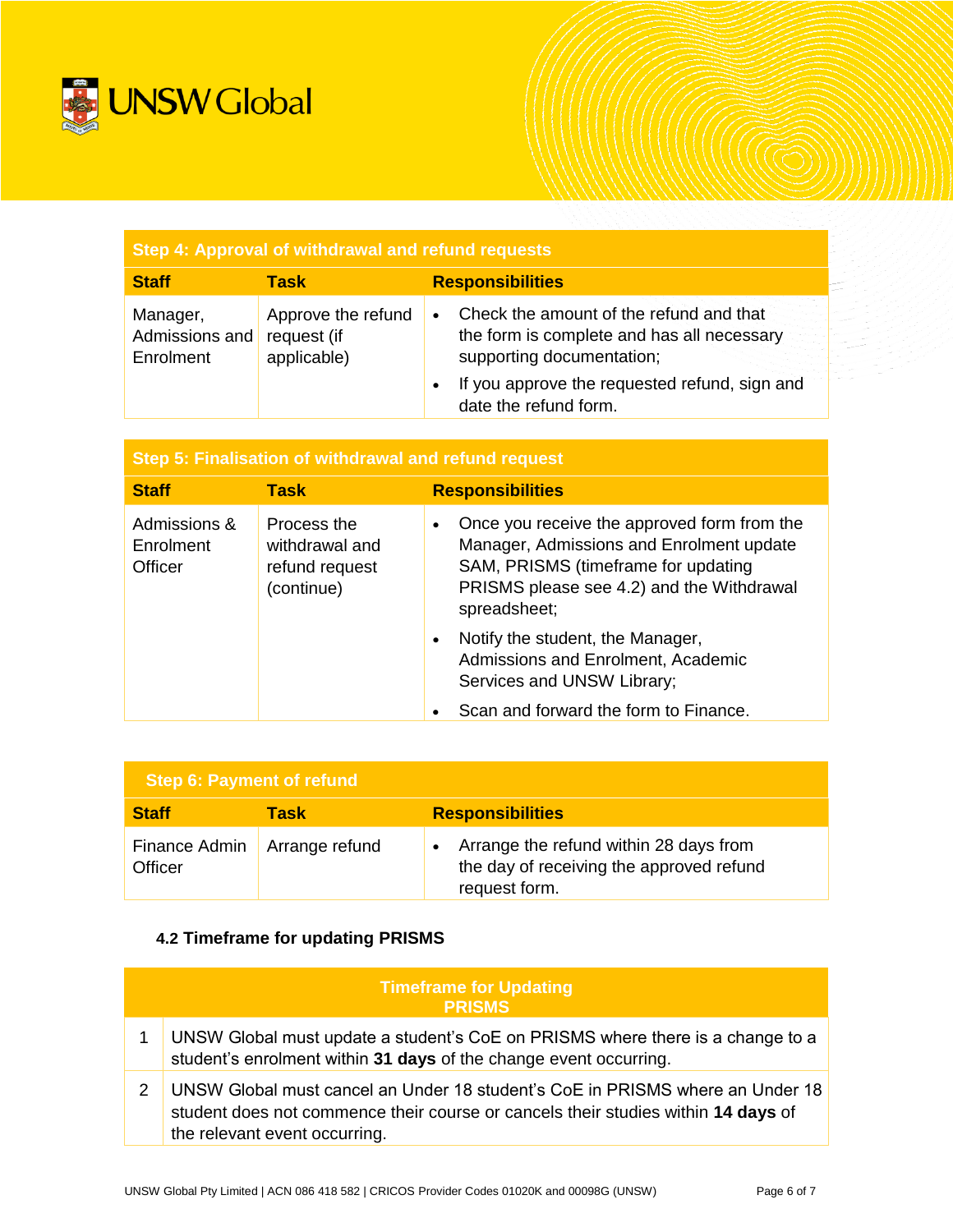

| 3 | In the case of student default caused by the failure of the student to obtain a visa,<br><b>UNSW Global must:</b>                                                                                                |
|---|------------------------------------------------------------------------------------------------------------------------------------------------------------------------------------------------------------------|
|   | (a) ensure that a refund is paid within 28 days of receiving a notice of the failure to<br>obtain a visa; and                                                                                                    |
|   | (b) update PRISMS confirming that a refund has been paid within <b>7 days</b> of processing<br>the refund                                                                                                        |
| 4 | Note: There is an obligation to report all cases of student default where there is no<br>compliant written agreement in place but, all UNSW Global students will be subject to<br>a compliant written agreement. |

| <b>Step 1: Receipt of Withdrawal and Refund Forms</b> |                                 |                                                                                                                                                                                                                                                                                          |
|-------------------------------------------------------|---------------------------------|------------------------------------------------------------------------------------------------------------------------------------------------------------------------------------------------------------------------------------------------------------------------------------------|
| <b>Staff</b>                                          | <b>Task</b>                     | <b>Responsibilities</b>                                                                                                                                                                                                                                                                  |
| Customer<br>Service Staff                             | <b>Receiving Refund</b><br>Form | Monitor the Customer Services email inbox<br>$\bullet$<br>and deal with all Refund Forms as set out<br>below. If the form is incomplete or the<br>student has questions, deal with these<br>matters via email.                                                                           |
|                                                       |                                 | Accept all Withdrawal and Refund Forms<br>$\bullet$<br>received by students at the front counter as<br>set out below.                                                                                                                                                                    |
|                                                       |                                 | Examine the form, make sure all required<br>$\bullet$<br>information and supporting documents are<br>provided, for example, signature of student,<br>signature of guardian (if applicable), air ticket if<br>the student claims that he/she is returning<br>home, account details, etc.; |
|                                                       |                                 | Refer the student to the Refunds and Fees<br>$\bullet$<br>Policy or Letter of Offer if there are<br>questions regarding the conditions for<br>refund;                                                                                                                                    |
|                                                       |                                 | Sign and date the form;<br>$\bullet$                                                                                                                                                                                                                                                     |
|                                                       |                                 | Drop the completed form in 'Student Admin'<br>$\bullet$<br>tray at the counter.                                                                                                                                                                                                          |

## **4.3 Refunds Process (when withdrawals are not required)**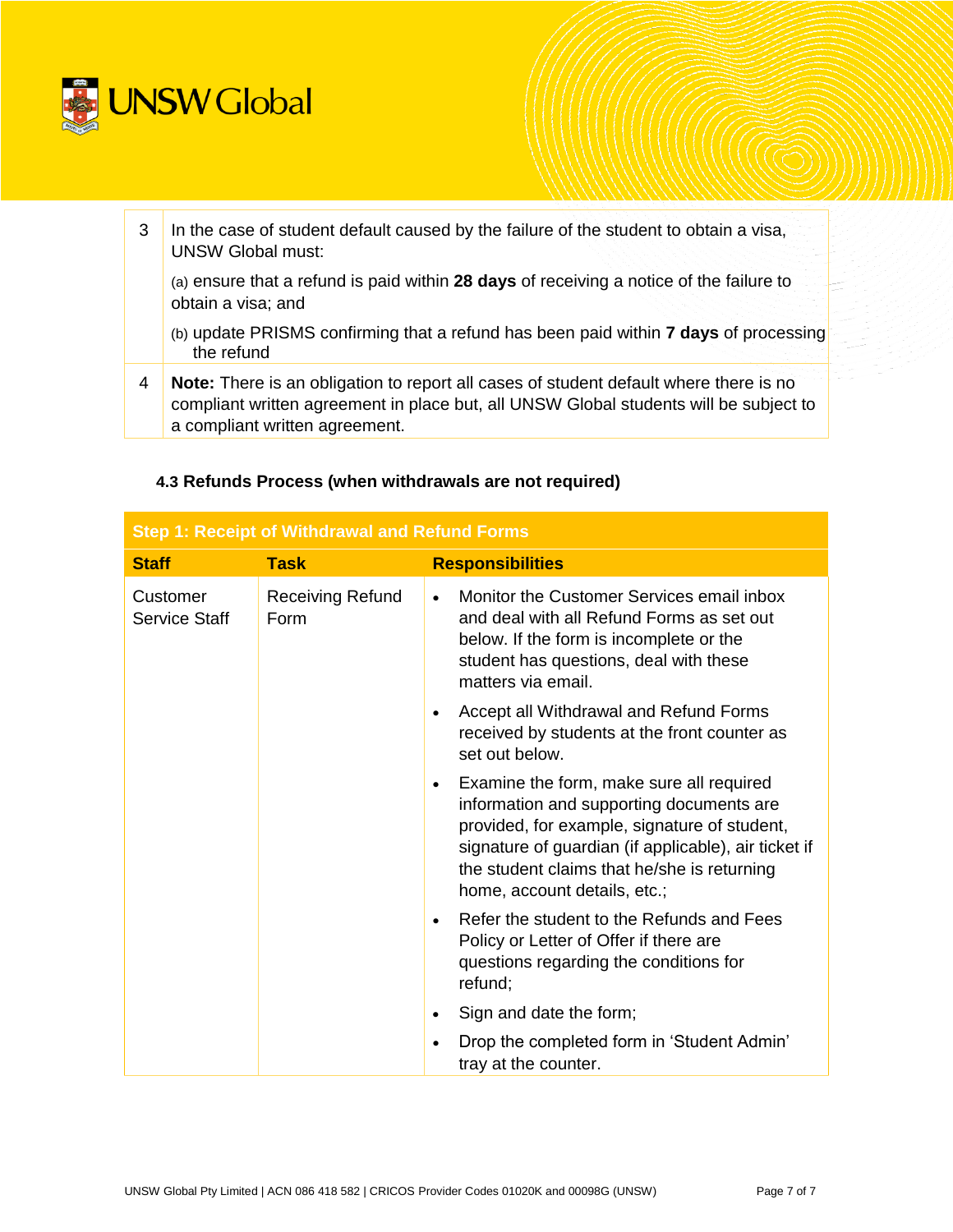

| Step 2: Initial processing of all refund requests |                            |                                                                                                                                                                                                                                                                                                                                                                                                                                                         |  |  |
|---------------------------------------------------|----------------------------|---------------------------------------------------------------------------------------------------------------------------------------------------------------------------------------------------------------------------------------------------------------------------------------------------------------------------------------------------------------------------------------------------------------------------------------------------------|--|--|
| <b>Staff</b>                                      | <b>Task</b>                | <b>Responsibilities</b>                                                                                                                                                                                                                                                                                                                                                                                                                                 |  |  |
| Admissions &<br>Enrolment<br>Officer              | Process refund<br>requests | Monitor the 'Student Admin' tray and inbox to<br>$\bullet$<br>ensure all refund requests received are dealt<br>with within 7 days;                                                                                                                                                                                                                                                                                                                      |  |  |
|                                                   |                            | Calculate refund in accordance with the<br>$\bullet$<br>Refunds and Fees Policy, fill in the amount (if<br>applicable) and forward the form to the<br>Manager, Admissions and Enrolment for<br>approval;                                                                                                                                                                                                                                                |  |  |
|                                                   |                            | If the student has submitted a 'compelling and<br>$\bullet$<br>compassionate circumstances' request with<br>their withdrawal and refund form, forward this<br>request to the appropriate decision maker in<br>accordance with the Compelling and<br><b>Compassionate Circumstances Policy, and</b><br>follow-up with this decision maker so that their<br>decision/response can be attached to the<br>completed form before submitting for<br>approval. |  |  |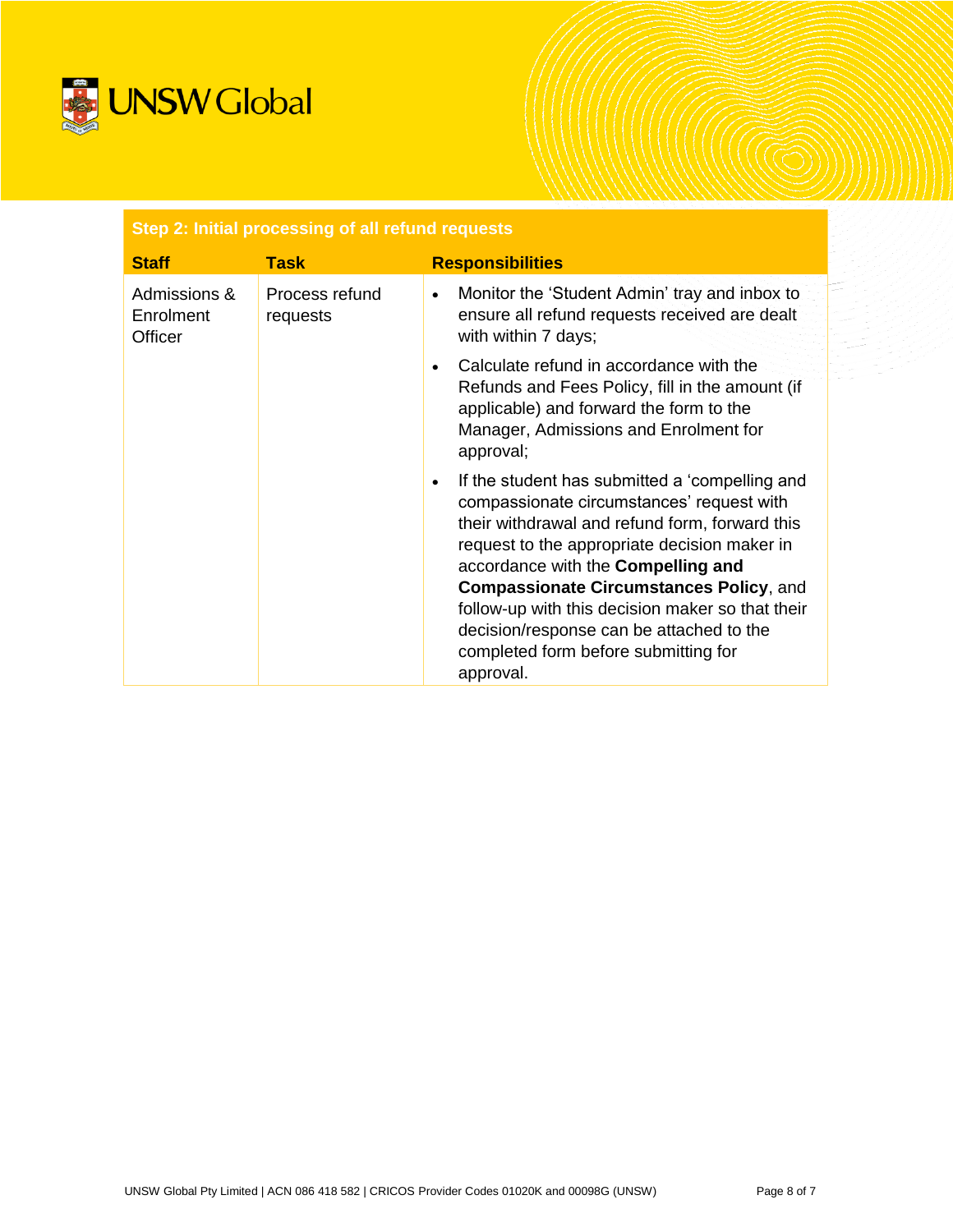

| Step 3: Approval of withdrawal and refund requests |                                                  |                                                                                                                    |  |  |  |
|----------------------------------------------------|--------------------------------------------------|--------------------------------------------------------------------------------------------------------------------|--|--|--|
| <b>Staff</b>                                       | Task                                             | <b>Responsibilities</b>                                                                                            |  |  |  |
| Manager,<br>Admissions and<br>Enrolment            | Approve the refund<br>request (if<br>applicable) | Check the amount of the refund and that<br>the form is complete and has all necessary<br>supporting documentation; |  |  |  |
|                                                    |                                                  | If you approve the requested refund, sign and<br>date the refund form.                                             |  |  |  |

| <b>Step 4: Finalisation of refund request</b> |                                          |                                                                           |  |  |  |
|-----------------------------------------------|------------------------------------------|---------------------------------------------------------------------------|--|--|--|
| <b>Staff</b>                                  | Task                                     | <b>Responsibilities</b>                                                   |  |  |  |
| Admissions &<br>Enrolment<br>Officer          | Process the refund<br>request (continue) | Notify the student;<br>$\bullet$<br>Scan and forward the form to Finance. |  |  |  |

| Step 5: Payment of refund |                |                                                                                                     |  |  |
|---------------------------|----------------|-----------------------------------------------------------------------------------------------------|--|--|
| <b>Staff</b>              | Task           | <b>Responsibilities</b>                                                                             |  |  |
| Finance Admin<br>Officer  | Arrange refund | Arrange the refund within 28 days from<br>the day of receiving the approved refund<br>request form. |  |  |

### **5 Procedure Review**

This procedure is due for review two years from its date of implementation or earlier in the following circumstances:

- (a) legislative changes governing the delivery of education services to Overseas Students on a student visa; or
- (b) changes to the business and operational functions of UNSW Global.

### **6 Attached Documentation**

- (a) Withdrawal Application Form
- (b) Refund Request Form
- (c) Withdrawal Spreadsheet

### **7 Related Policies and Procedures**

(a) Refunds and Fees Policy